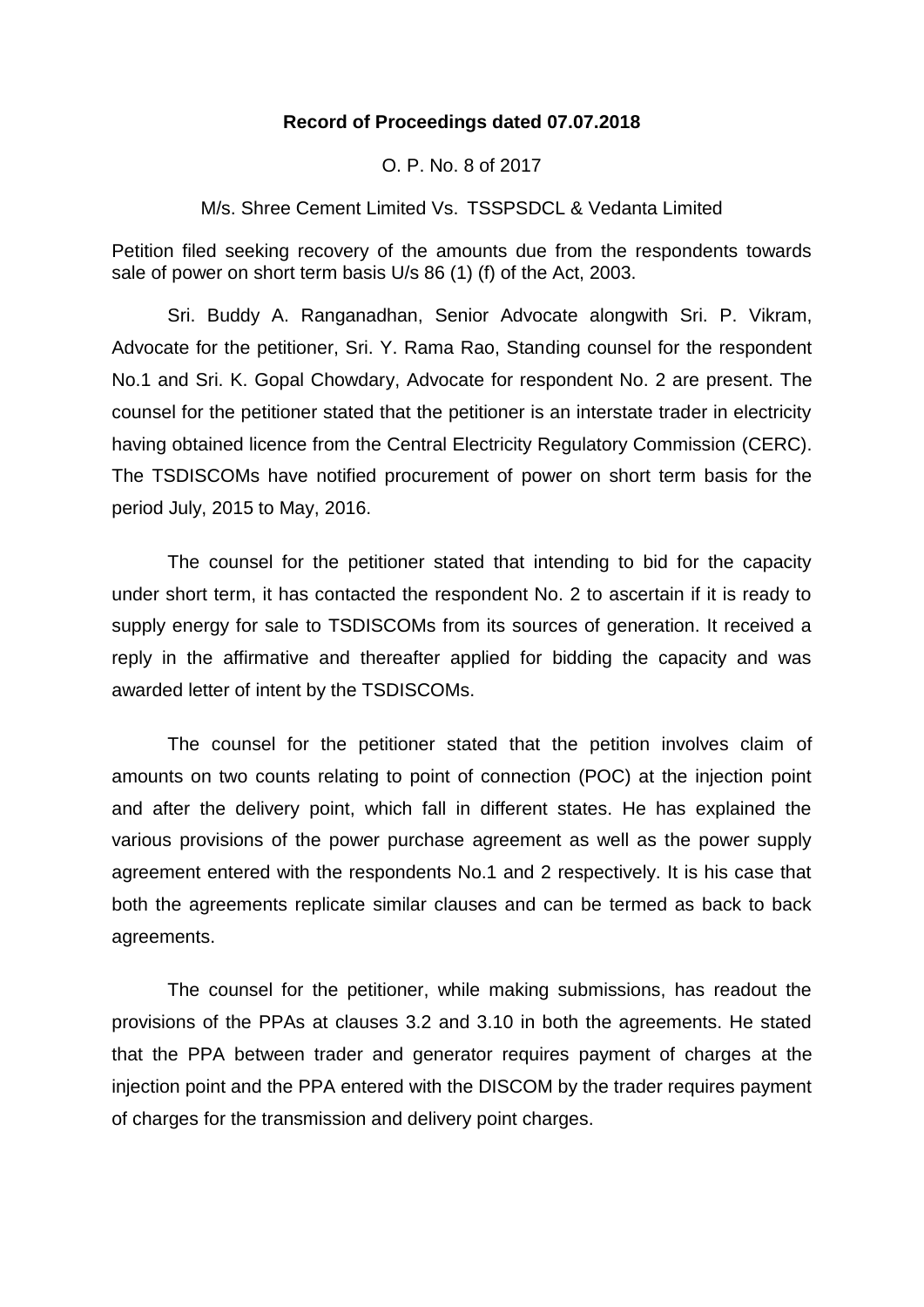The counsel for the petitioner stated that the trader is required to obtain the corridor for short term, medium term or long term open access. In this case, the petitioner has obtained MTOA, even though, it has contracted with the respondent No.1 for supplying power on short term basis. The capacity contracted is for 62 MW. The trader based on the information from the generator has to provide day ahead schedules for the supply of energy on the next day in terms of the agreement and the drawl is dependent on the DISCOMs requirement.

The counsel for the petitioner stated that the licensees as well as generator have to pay the point of connection charges in terms of CERC regulation. While the generator pays the charges at injection point, the beneficiary will pay the charges at the drawl point. However, the CERC had amended the regulation in the year 2015 during the substance of the agreement and required POC charges to be paid at the point of delivery only by merging the charges in respect of injection point also.

The counsel for the petitioner stated that the petitioner is entitled to POC charges and interest thereon. Since POC charges are required to be paid upfront and the same have been paid by it, it is now seeking the reimbursement of the same along with interest in terms of the PPA. The charges borne by the petitioner have to be reimbursed to it and it is immaterial who reimburses the same, be it the generator or the licensee. The present petition is filed against the Respondents No. 1 and 2 to recover the said amounts only.

The counsel for the petitioner stated that the petition was originally filed intending to recover the amount from the licensee, facilitator of generation as well as generator itself. However, during the pendency of the petition, due to negotiations between the respondent Nos. 2 and 3, the need for any directions against the respondent No. 3 became infructuous. Accordingly, the counsel for the respondent No. 3 filed an application for deletion of the respondent No. 3, which was ordered by the Commission in its order dated 30.06.2018.

The counsel for the petitioner sought to rebut the contention about the maintainability of the petition and stated that this Commission had jurisdiction to adjudicate the matter. In fact, section 86 (1) (b) of the Act, 2003 specifically provides that regulation of power procurement including the price at which it is procured by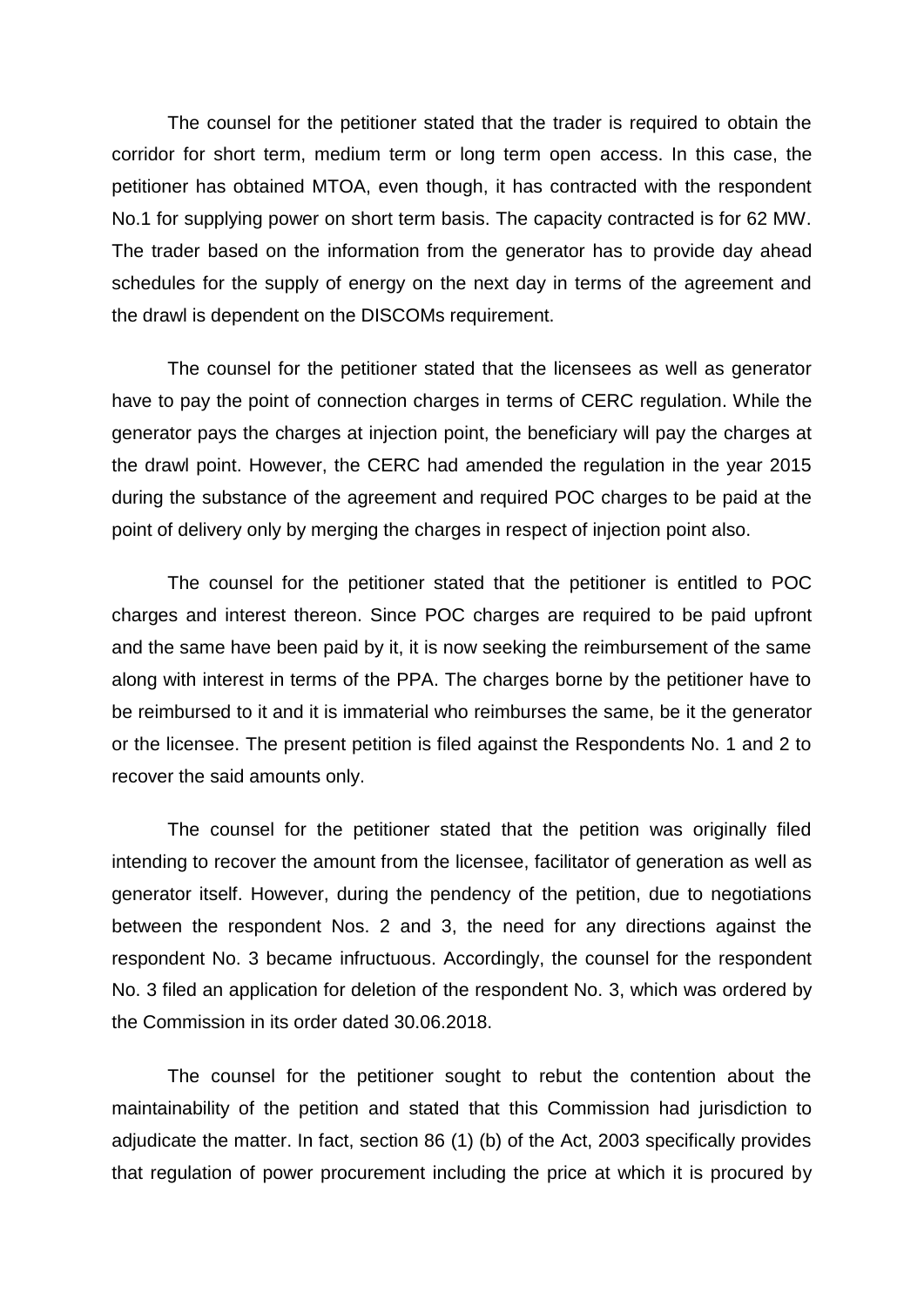the distribution licensees lies within the domain of the Commission as distribution activity is not provided to be regulated by the CERC. This is despite the fact that the petitioner is interstate trader and was granted licence by the CERC. Section 64 (5) of the Act, 2003 also requires dispute resolution in the matter of tariff, if the beneficiary of energy supply falls within the territorial jurisdiction of this Commission.

The counsel for the petitioner, therefore, prayed that the Commission may decide the liability of the respondents and direct the payment of the POC charges due to it. He also stated that the issue of jurisdiction came for consideration before the Hon'ble ATE in several matters, wherein it had been specifically held that the Commission in whose jurisdiction the power ultimately consumed has the jurisdiction to entertain the dispute. In this regard, he relied on the judgment of the Hon'ble ATE in Appeal No. 168 of 2014 for this purpose.

The counsel for the respondent No. 2 stated that as part of the arrangement, it had obtained orders for sale of capacity to the TSDISCOMs. The petitioner conveyed to it that it had obtained MTOA for undertaking supply as has been contracted by the petitioner for supply of energy. The provisions of the PPAs provide for payment of charges including POC.

The counsel for the respondent No. 2 stated that the CERC amended the regulation insofar as payment of POC charges in the year 2015. Therefore, the respondent No. 2 is not liable to pay the said charges, even though the agreement requires the payment of the same to the extent of 50% of the amount due to the petitioner. It is for the respondent No. 1 DISCOM to settle the accounts by paying the charges in terms of the regulation issued by the CERC.

The counsel for the respondent No. 2 stated that the respondent No. 1 is liable for all the costs and consequences and the respondent No. 2 is having nothing to do with the dispute between the petitioner and respondent No. 1. Inasmuch as the clauses in the agreement emphatically provide that all the expenses are to be borne by the trader or DISCOM. Therefore, no claim can be made against this respondent.

The counsel for the respondent No. 2 stated that the contention regarding back to back agreement between the licensee and the trader as well as the trader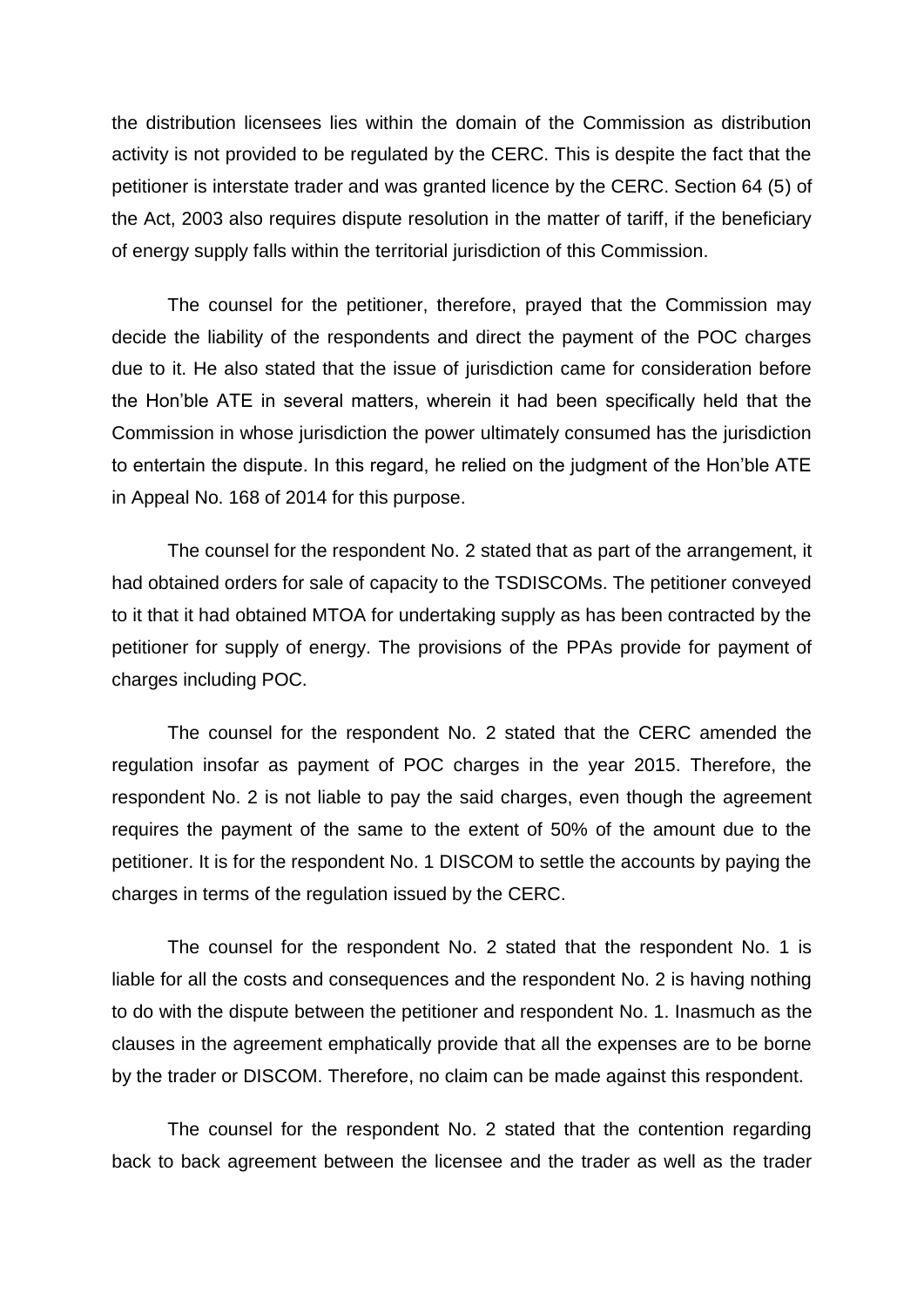and the generator cannot be termed as back to back agreements. Such a concept has not been approved by the court of law. Mere reflection of clauses or clauses being one and the same in both the agreements entered by the petitioner and generator or petitioner and licensee does not constitute or amount to back to back agreements. Enforceability of such agreement depends on the authority under which the agreement is entered and is always subject to the general principles of the law.

The counsel for the respondent No. 2 stated that the Hon'ble Supreme Court as well as the Hon'ble ATE did not recognize the back to back agreements. He relied on the judgments of Hon'ble Supreme Court (1) M/s. MD. Serajuddin and others Vs. The State of Orissa & interveners, (2) Zonal General Manager, Ircon International Limited Vs. Vinay Heavy Equipments and judgment of the Hon'ble ATE in M/s. Jaiprakash Power Ventures Limited Vs. Haryana Electricity Regulatory Commission and others. Citing the extensively from the judgment, being relied upon by him. He emphasized that the relationship should be derived between the parties from the agreement itself. Such is not the case at present. The petitioner sought to undertake sale of the energy generated by the  $2<sup>nd</sup>$  respondent and therefore, stating that any action or inaction of the DISCOM who is the beneficiary through the trader, cannot be accepted.

The counsel for the respondent No. 2 stated that what is required is privity of contract between the respondent No. 2 and the petitioner and as it had nothing to do with the DISCOM even though the trader sold the energy procured from the respondent No. 2 on the basis of two contracts of sale and purchase put together. This aspect was considered by the constitutional bench of the Hon'ble Supreme Court in M/s. MD. Serajuddin and others Vs. The State of Orissa and interveners.

The counsel for the respondent No. 2 stated that jural relationships between (1) party awarding head contract (awarder / employer) and head contractor, and (2) head contractor and subcontractor were held, in absence of clear tripartite contract are ordinarily quite distinct and separate, and awarder / employer will not be liable for claims of subcontractor against head contractor, unless head contract clearly provides for such transference of liability i.e. clear acceptance of liability of subcontractor claims by awarder in head contract itself. Even a clause indicating "back-to-back" liability in the subcontract would not serve to vary / novate the head